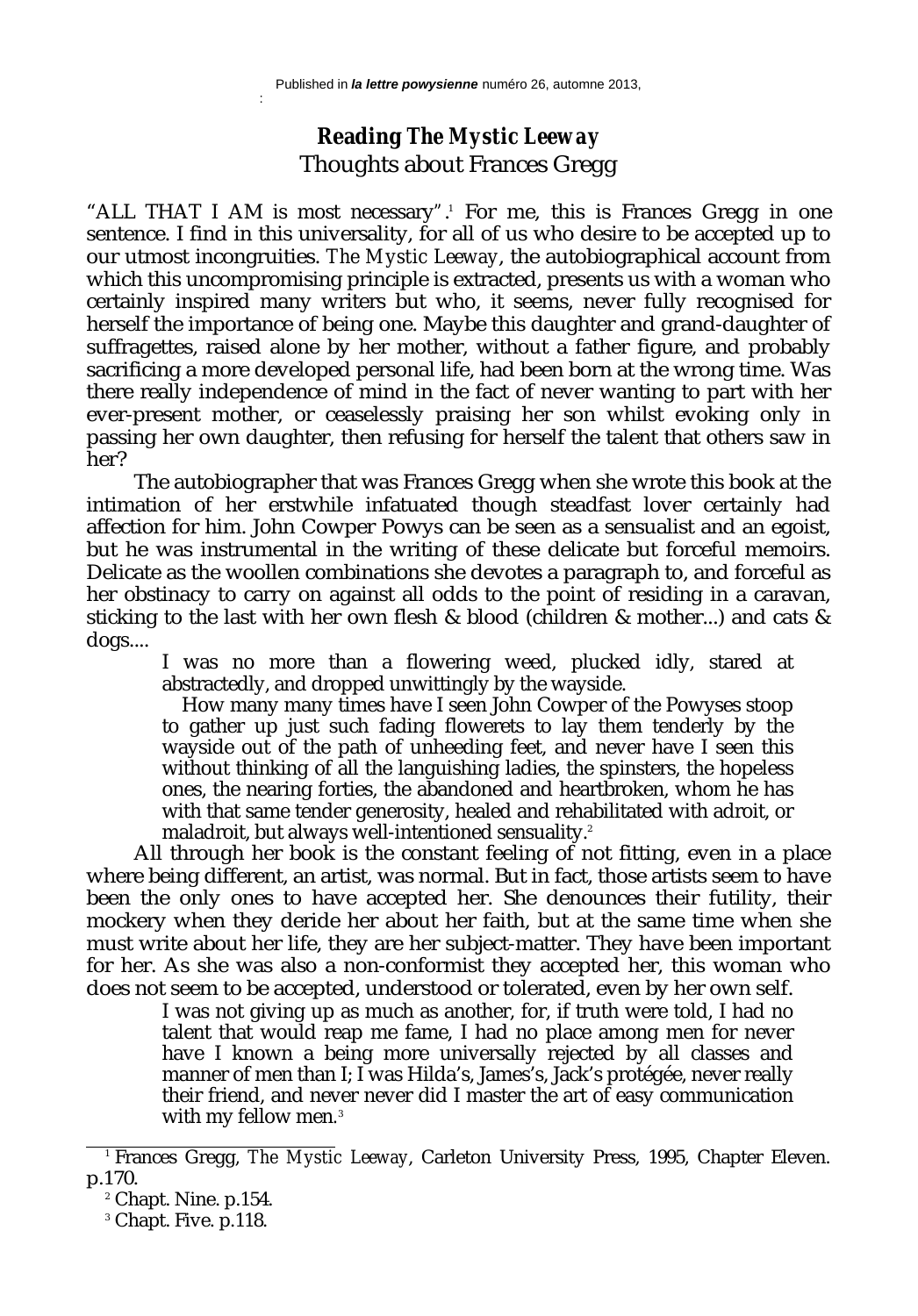(...) Yet here I sit, typing with old, work-roughened hands, still indomitable, still pressing on towards my goal, this, most tardy rib of Adam, shall yet be a woman. 4

This violently soulful angel couldn't but gather an adoring Powys or two (if we add Llewelyn) at her feet. Yet she was not the type to be fooled by any idolatry, for she knew clearly the raw power of life. Her artist friends mocked her Christian love. Indeed her artist friends or lovers might have ridiculed her admiration for Jesus, whereas all she really wanted was to deal with the truth, not the hypocrisy of religion, which she incorporated in the ludicrousness of taking superstitions of all kind seriously.

Mumbo-jumbo, superstitions, muddled mythologies, have been my fate among these artists and prelates and magicians, these escapists from life – from Life!<sup>5</sup>

(...) For them to laugh me down when I spurned their puerile conception of love and life seemed blasphemous to me. It was not I who spoke to them. I, this very I, almost, as against the spectacle of vast ages, as shortlived as a butterfly, was a poor thing, a thing that yearned for shelter, for caresses, for warmth and ease of living.<sup>6</sup>

Why did she marry? Her view of marriage was utilitarian. She wanted children and a father for them. In her Christian passion she found strength to deal with life. Maybe Christ is the only man that she could safely love. It is in fact the rare person in her text never to be overtly criticized. For her, he must be the perfect man, the inaccessible man. Maybe in Jesus she sought the presence of



Frances and Betty, 1929 *courtesy* Chris Wilkinson

her missing father, somebody who existed but who was always hidden, out of reach. Maybe the words '*Father, why have you forsaken me?*' rang with a distinct tone in her.

So far, in all my life I have met no single Man – though I have done my best to make one of Oliver Marlow – nor has any man encouraged me, or indeed been willing for me, to be a Woman*.* 7

(...) I would marry to get me a son, someone whom I deemed fit to father him and never would I yield up the surge and fever of my blood except to one who was abhorrent and obnoxious to me. Other women, stricken by my same malady, had their own solution to the problem, but I had no wish to become a spinster, or to bring an unfathered child into the world. So I set myself to take refuge in the leeway of marriage. $8$ 

Every parent loves his children differently. And I find striking the way Oliver is mentioned much more than Betty. Her daughter Betty was a young woman in her twenties when this book was written. Yet she is mentioned at the beginning of the book in reference to her looking like a boy by her stature and her hair

<sup>4</sup> Chapt. Eight, p.147.

<sup>5</sup> Chapt. One. p.61.

<sup>6</sup> Chapt. Ten. p.161.

<sup>7</sup> Chapt. One. p.61.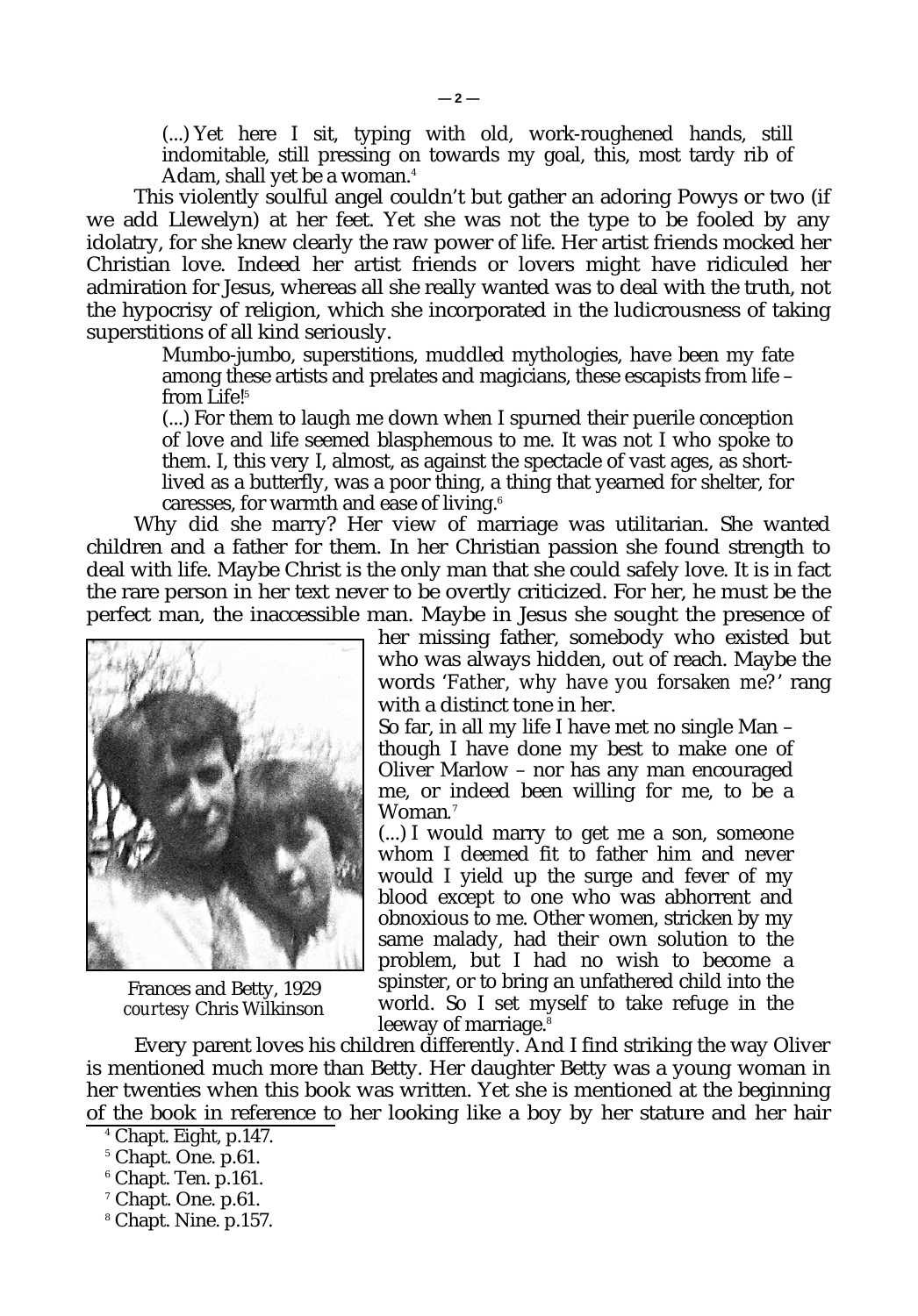having been cut short — as a boy's — and indeed her inhuman intelligence. And that is all. Did she want to preserve Betty? Or is it an unconscious omission? Or did she simply never have time to finish writing her account and hoped to include her later fully in length? How could it have been like to be a woman at the turn of the century, at the beginnning of the XXth century? It is my impression that for a woman like herself to be liked, she must take the masculine guise. John Powys would keep fond memories of her dressed as a boy — his *Autobiography* doesn't even say as a man — in Venice. He was of course referring to Frances disguised as such. What strikes me is that, for her description of her grand-daughter Judy or her own daughter Betty, she has to turn woman or girl into boys to appreciate them. Judy will be a "little tough guy",ª and when she gets scared at the gypsy camp, she says to Betty: "Perhaps they will think you are a boy." $10$ 

For Betty is taller than any girl I know and recently, in a freakish desire to see what she would look like, I had her hair cropped like a man's.<sup>11</sup>

Gregg, with a great soul, was nevertheless a frustrated woman. Her difficulty to conceive woman as a true artist is the key as to why she never fully developped as a writer. She says that she sometimes hated women and was severe to her own kind, that she sometimes hated men and revered them all the same. Hers was an uncomfortable reality where women were still campaigning or just getting the rewards of the suffragette movement. Indeed she was just eight when her mother and grand-mother were amongst the many American activists of the time. I think she had this sense of doom, that she describes in her definition of womanhood who has only one choice of man in life.

The catch in life is that each dreaming maiden is given but one choice. It is never the right one and they all break their hearts. This probably accounts for the weeping, wailing, wicked sisterhood that is Woman.<sup>12</sup> (...) Show me a *young* woman artist and I will show you a stealer of some man's thunder. Thousands and thousands of them paint their pictures and write their songs – till – they marry and get on with life. If they remain spinsters, that is bachelor women who have their affairs, then they may develop this abortive art, as, for instance, Amy Lowell. (...) No, I will believe in the woman artist when I first see a grand-mother bursting into song. I am probably the first real woman artist. If they ever have a beginning, they die young, like Emily Brontë. Not Charlotte. Any man could have written her stuff. But could aught but a woman have conceived *Wuthering Heights*? 13

She feels deceived by her lesbian lover Hilda Doolittle (H.D.), who "had invented a state of soul that I [Frances] can only describe as 'lecherous'*",*<sup>14</sup> and which would exclude love. Frances wishes to get over sensations, she disapproves of them and consigns them to the childish sphere and they have to be gotten over quickly, so as to devote oneself to the wisdom and responsibility of adulthood.

Of course there are women dear to her, and H.D. had been this too. Her

<sup>9</sup> Chapt. Seven. p.135

<sup>&</sup>lt;sup>10</sup> Chapt. One. p.53

<sup>&</sup>lt;sup>11</sup> Chapt. One. p.54

<sup>&</sup>lt;sup>12</sup> Chapt. Four. p.103

 $13$  Chapt. Eight. pp. 145-146

<sup>&</sup>lt;sup>14</sup> Chapt. Two. p.65.